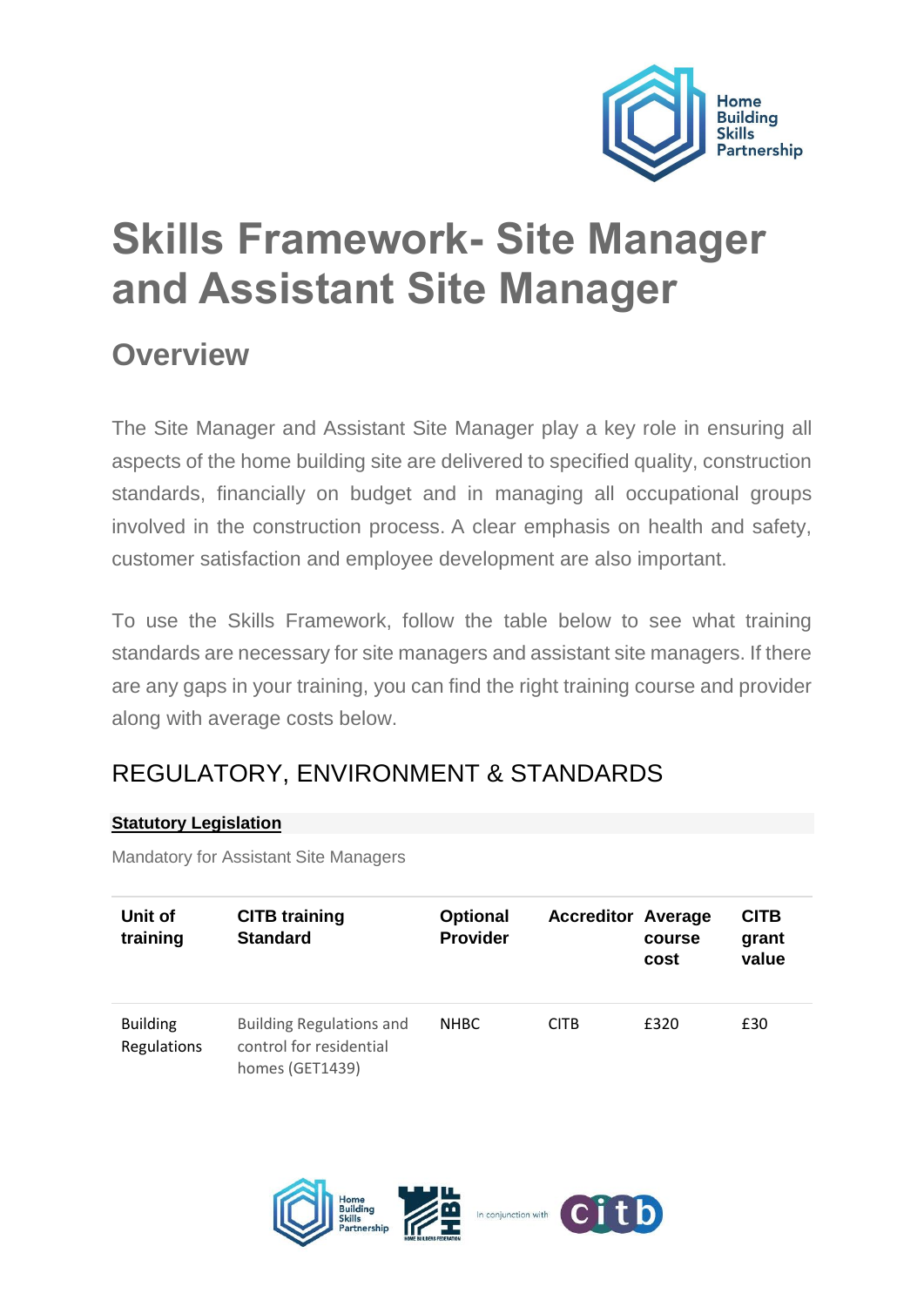

#### **[Insurance Compliance](https://www.hbf.co.uk/admin/pages/75373/edit/#collapse_4_2)**

Mandatory for Assistant Site Managers

| Unit of<br>training          | <b>CITB training</b><br><b>Standard</b>                  | <b>Optional</b><br><b>Provider</b> | <b>Accreditor Average</b> | course cost grant | CITB<br>value |
|------------------------------|----------------------------------------------------------|------------------------------------|---------------------------|-------------------|---------------|
| Warranty<br>certification    | Housing warranty and<br>after sales service<br>(GET1441) | <b>NHBC</b>                        | <b>CITB</b>               | £150              | £30           |
| <b>Defects</b><br>prevention | Defects prevention for<br>home building<br>(GET1440)     | <b>NHBC</b>                        | <b>CITB</b>               | £450              | £30           |

#### **[Site Management Regulations](https://www.hbf.co.uk/admin/pages/75373/edit/#collapse_4_3)**

Mandatory for Assistant Site Managers and Site Managers

| Unit of<br>training       | <b>CITB training</b><br><b>Standard</b> | <b>Optional</b><br><b>Provider</b> | <b>Accreditor Average</b> | course cost | <b>CITB</b><br>grant<br>value |
|---------------------------|-----------------------------------------|------------------------------------|---------------------------|-------------|-------------------------------|
| <b>CDM</b><br>Regulations | <b>CDM Awareness</b><br>(GET0032)       | Various                            | <b>CITB</b>               | £150        | £30                           |

# HEALTH, SAFETY & ENVIRONMENT

#### **[Site Operations](https://www.hbf.co.uk/admin/pages/75373/edit/#collapse_6_1)**

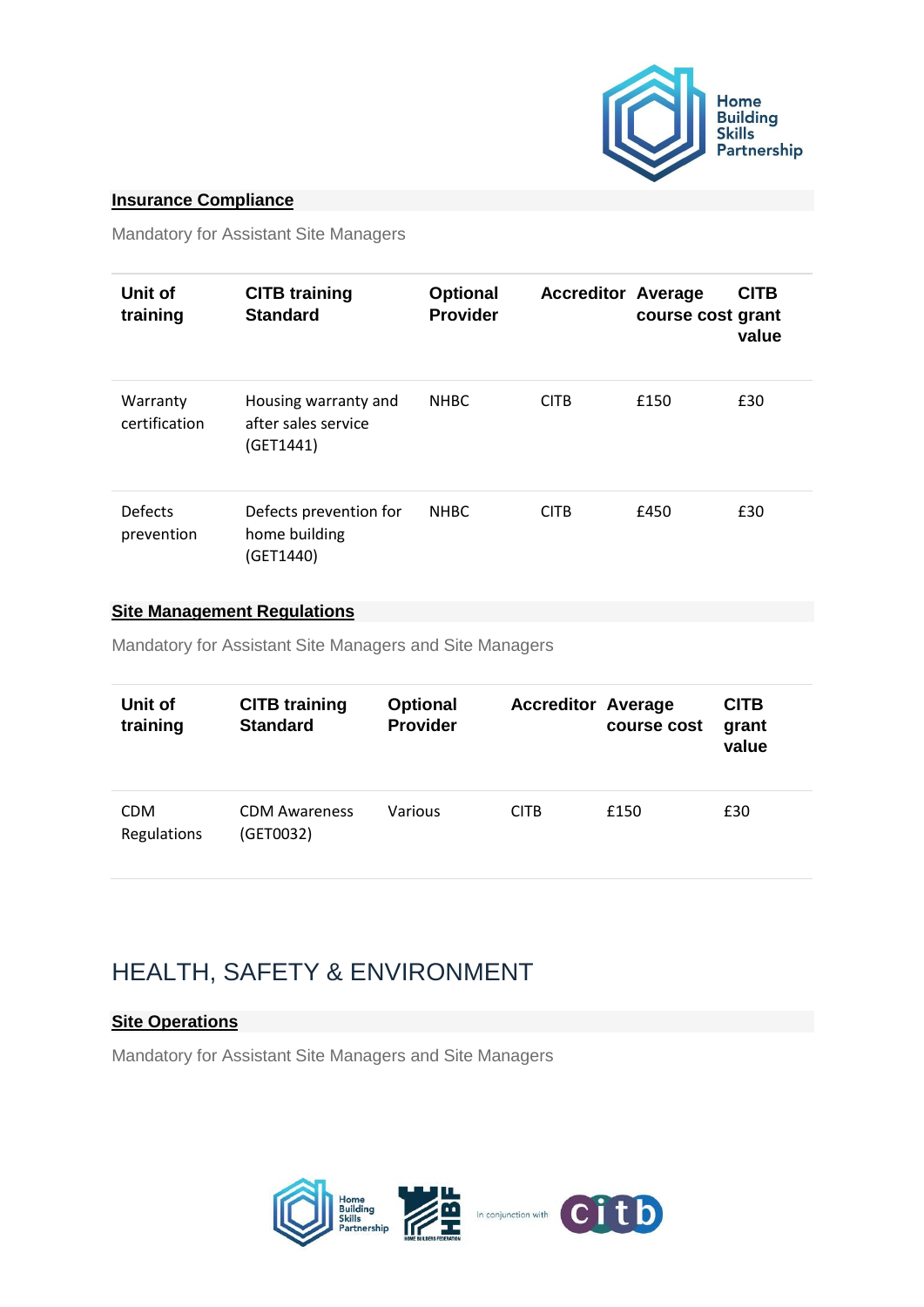

| Unit of<br>training                                                                   | <b>CITB training</b><br><b>Standard</b>                                                   | <b>Optional</b><br>Provider | <b>Accreditor</b> | Average<br>course cost | <b>CITB</b><br>grant<br>value |
|---------------------------------------------------------------------------------------|-------------------------------------------------------------------------------------------|-----------------------------|-------------------|------------------------|-------------------------------|
| Site Supervision<br><b>Safety Training</b><br>Scheme<br>(SSSTS)/IOSH or<br>equivalent | Health &<br>Safety in<br>construction<br>site<br>supervision                              | Various                     | <b>CITB</b>       | £300                   | £70<br>(automatic<br>grant)   |
| Hazards &<br>Controls                                                                 | Hazards and<br>controls<br>associated<br>with the home<br>building<br>sector<br>(GET1448) | <b>Hamilton Deed</b>        | <b>CITB</b>       | £150                   | £30                           |
| First aid in the<br>workplace                                                         | First aid (CITB<br>registered<br>levy exempt<br>employers<br>only)<br>(GET0026)           | Various                     | <b>CITB</b>       | £130                   | £70                           |
| Working at<br>heights & lifting<br>operations                                         | Working at<br>height<br>awareness in<br>construction<br>(GET0020)                         | Various                     | <b>CITB</b>       | £150                   | £30                           |
| Scaffold<br>awareness                                                                 | <b>CISRS</b><br>scaffolding<br>awareness<br>(GET1315)                                     | Various                     | <b>CISRS</b>      | £150                   | £30                           |

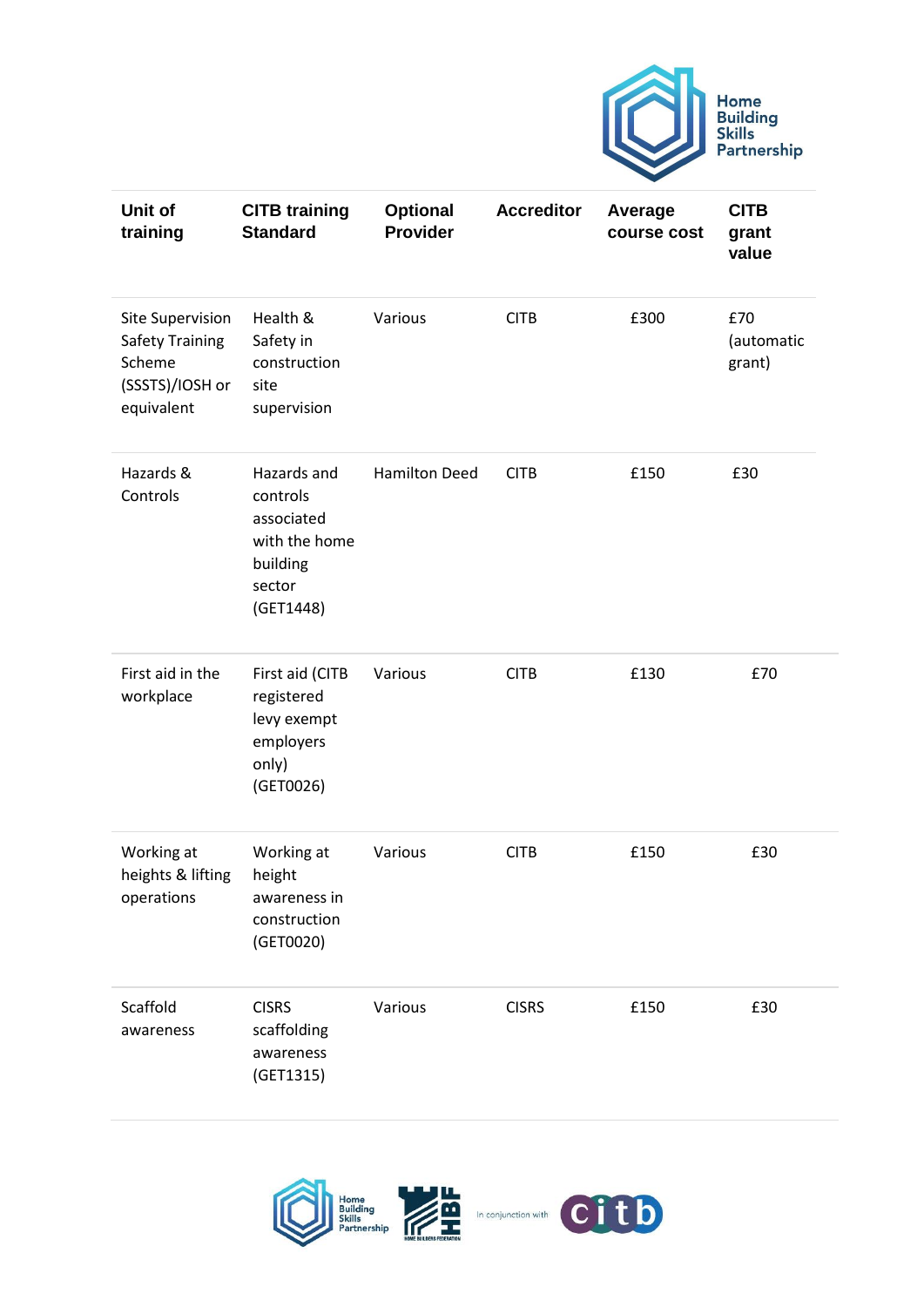

Mandatory for Site Managers

| <b>Unit of Training</b>                              | <b>CITB training</b><br>standard                            | <b>Optional</b><br>Provider | <b>Accreditor</b> | Average<br>course<br>cost | <b>CITB</b> grant<br>value   |
|------------------------------------------------------|-------------------------------------------------------------|-----------------------------|-------------------|---------------------------|------------------------------|
| Site management<br>safety training<br>scheme (SMSTS) | Health & safety in<br>construction site<br>management - SSP | Various                     | <b>CITB</b>       | £550                      | £120<br>(automatic<br>grant) |

#### **[Environmental Awareness & Management](https://www.hbf.co.uk/policy/home-building-skills-partnership/skills-and-training-frameworks/home-building-skills-matrix-site-manager/#collapse_6_2)**

Mandatory for Assistant Site Managers and Site Managers

| Unit of training                                                  | <b>CITB training</b><br>standard                                                         | <b>Optional</b><br><b>Provider</b> | <b>Accreditor Average</b> | course<br>cost | <b>CITB</b><br>grant<br>value |
|-------------------------------------------------------------------|------------------------------------------------------------------------------------------|------------------------------------|---------------------------|----------------|-------------------------------|
| Site Environmental<br><b>Awareness Training</b><br>Scheme (SEATS) | Introduction into<br>environmental<br>awareness in<br>construction training<br>(GET0701) | Various                            | <b>CITB</b>               | £150           | £30                           |

# **Construction Process**

#### **[Build Operations](https://www.hbf.co.uk/policy/home-building-skills-partnership/skills-and-training-frameworks/home-building-skills-matrix-site-manager/#collapse_8_1)**

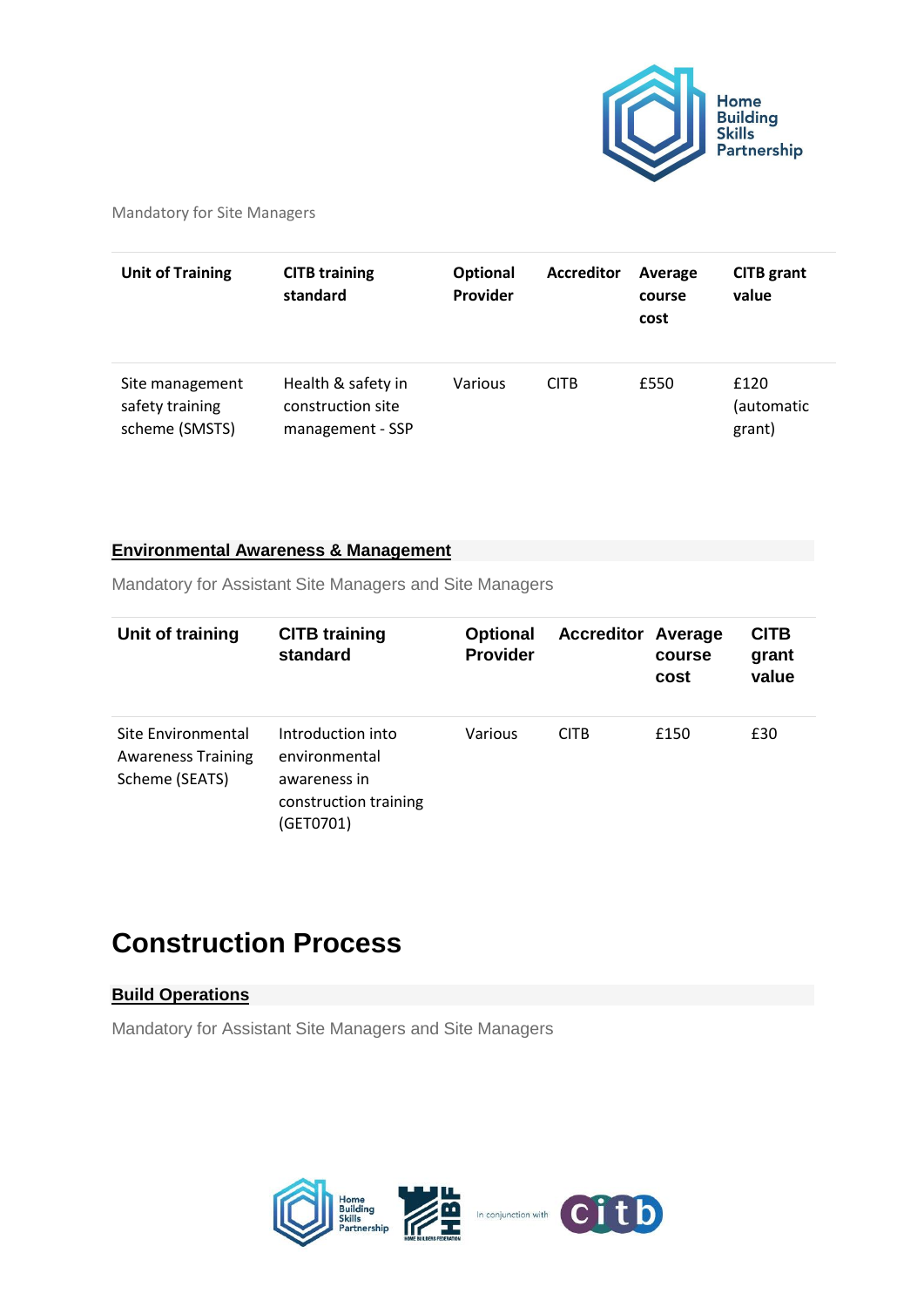

| Unit of training                               | <b>CITB training</b><br>standard                            | Optional<br>provider | <b>Accreditor Average</b> | course<br>cost | <b>CITB</b><br>grant<br>value |
|------------------------------------------------|-------------------------------------------------------------|----------------------|---------------------------|----------------|-------------------------------|
| Dimensional<br>positioning & site<br>levelling | In development                                              | <b>TBC</b>           | <b>TBC</b>                | <b>TBC</b>     | <b>TBC</b>                    |
| Groundworks &<br>foundations<br>awareness      | In development                                              | <b>TBC</b>           | <b>TBC</b>                | <b>TBC</b>     | <b>TBC</b>                    |
| Understanding road<br>construction             | Road construction for<br>home build programmes<br>(GET1910) | Various              | <b>CITB</b>               | £150           | £30                           |
| <b>Effective handovers</b>                     | Home builder handover                                       | Hamilton<br>Deed     | <b>NHBC</b>               | £150           | £30                           |

#### **[Build Quality](https://www.hbf.co.uk/policy/home-building-skills-partnership/skills-and-training-frameworks/home-building-skills-matrix-site-manager/#collapse_9_1)**

# **Site & Project Planning**

| Unit of training                      | <b>CITB</b> training<br>standard                | <b>Optional</b><br>provider | <b>Accreditor</b> | Average<br>course<br>cost | <b>CITB</b><br>grant<br>value |
|---------------------------------------|-------------------------------------------------|-----------------------------|-------------------|---------------------------|-------------------------------|
| Defects<br>prevention<br>introduction | Defects prevention<br>introduction<br>(GET1445) | <b>NHBC</b>                 | <b>CITB</b>       | £150                      | £30                           |

#### **[IT Skills](https://www.hbf.co.uk/policy/home-building-skills-partnership/skills-and-training-frameworks/home-building-skills-matrix-site-manager/#collapse_11_1)**

Mandatory for Assistant Site Managers

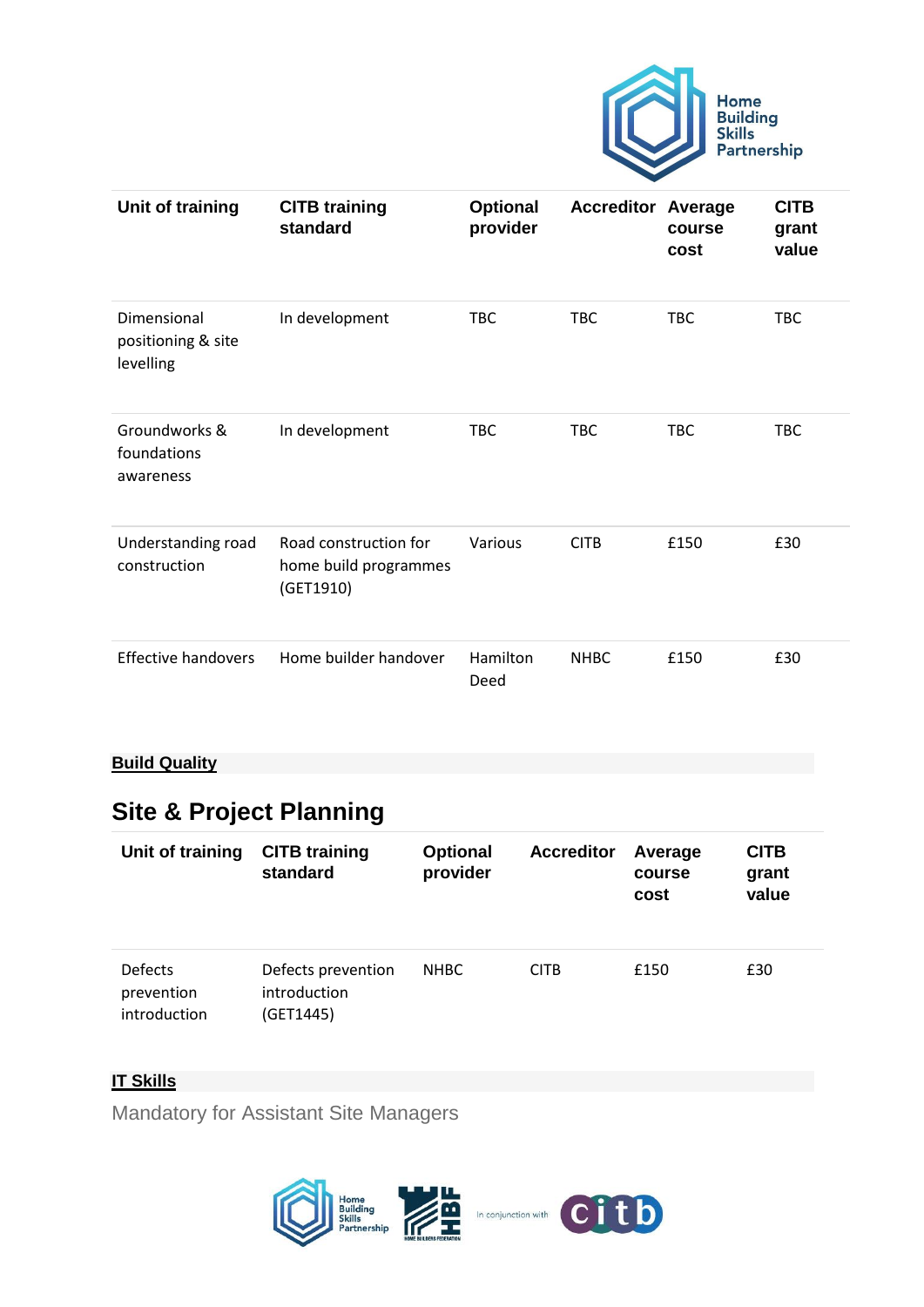

| Unit of<br>training           | <b>CITB training</b><br>standard | <b>Optional</b><br>provider | <b>Accreditor</b> | Average<br>course cost | <b>CITB</b><br>grant<br>value |
|-------------------------------|----------------------------------|-----------------------------|-------------------|------------------------|-------------------------------|
| Software &<br>hardware skills | N/A                              | <b>Various</b>              | N/A               | £150                   | N/A                           |

#### **[Project Management](https://www.hbf.co.uk/policy/home-building-skills-partnership/skills-and-training-frameworks/home-building-skills-matrix-site-manager/#collapse_12_1)**

Mandatory for Assistant Site Managers and Site Managers

| Unit of<br>training          | <b>CITB training</b><br>standard                            | <b>Optional</b><br><b>Provider</b> | <b>Accreditor</b> | Average<br>course<br>cost | <b>CITB</b><br>grant<br>value |
|------------------------------|-------------------------------------------------------------|------------------------------------|-------------------|---------------------------|-------------------------------|
| Compiling site<br>programmes | Develop and maintain<br>a home build<br>programme (GET1871) | Hamilton<br>Deed                   | <b>CITB</b>       | £150                      | £30                           |

#### **[Technical Drawings](https://www.hbf.co.uk/policy/home-building-skills-partnership/skills-and-training-frameworks/home-building-skills-matrix-site-manager/#collapse_13_1)**

Mandatory for Site Managers

| Unit of training                  | <b>CITB training</b><br>standard                | <b>Optional</b><br><b>Provider</b> | <b>Accreditor</b> | Average<br>course<br>cost | <b>CITB</b><br>grant<br>value |
|-----------------------------------|-------------------------------------------------|------------------------------------|-------------------|---------------------------|-------------------------------|
| Understanding<br>drawings & specs | Interpreting plans<br>and drawings<br>(GET1873) | <b>NHBC</b>                        | <b>CITB</b>       | £150                      | £30                           |

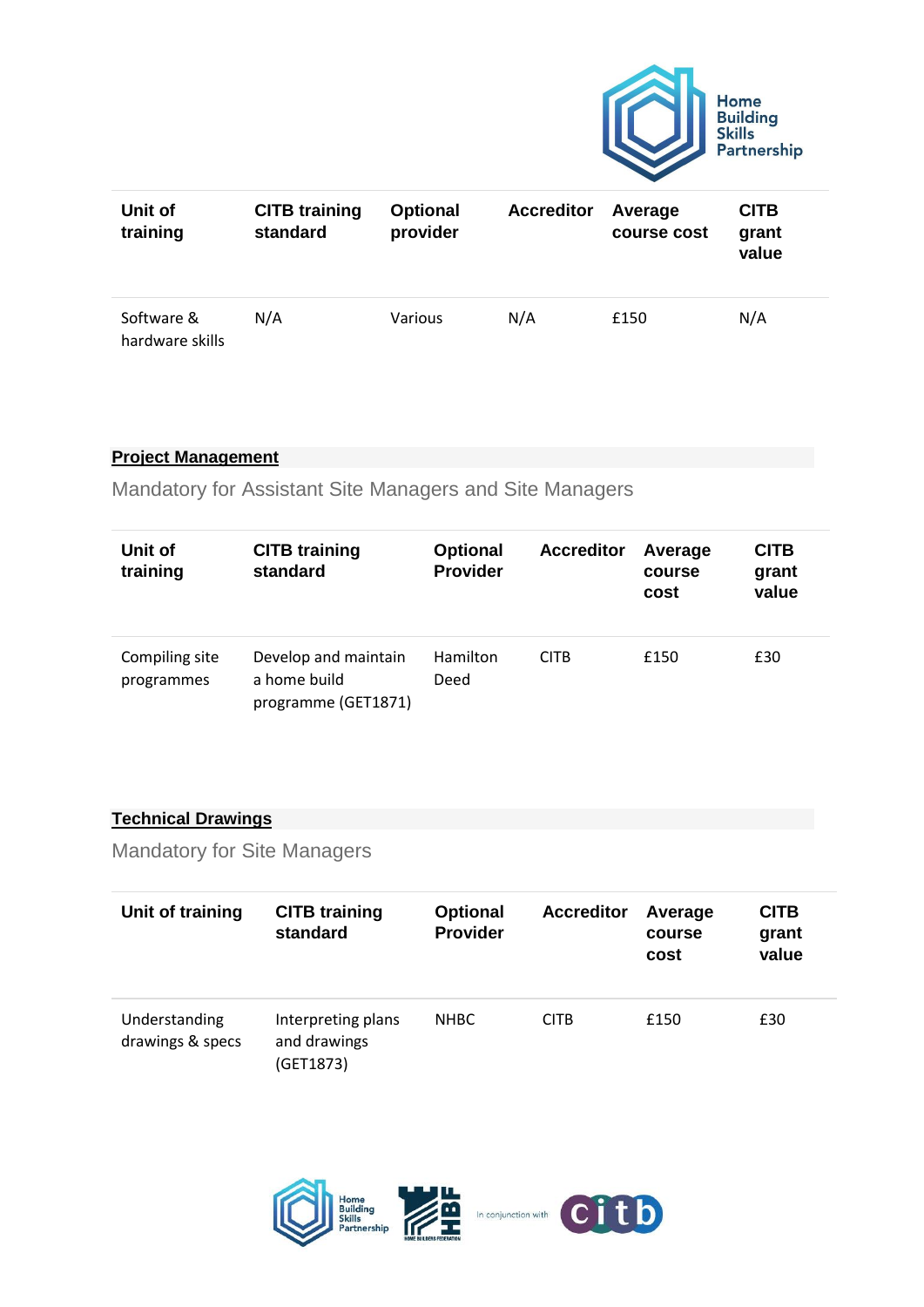

#### **[Commercial Awareness](https://www.hbf.co.uk/policy/home-building-skills-partnership/skills-and-training-frameworks/home-building-skills-matrix-site-manager/#collapse_14_1)**

| Unit of               | <b>Courses</b> | <b>Course</b>  | <b>Accreditor</b> | Average     | <b>CITB</b> grant |
|-----------------------|----------------|----------------|-------------------|-------------|-------------------|
| training              | available      | <b>Trainer</b> |                   | course cost | value             |
| Costings &<br>Finance | In development | TBC.           | TBC               | TBC.        | TBC.              |

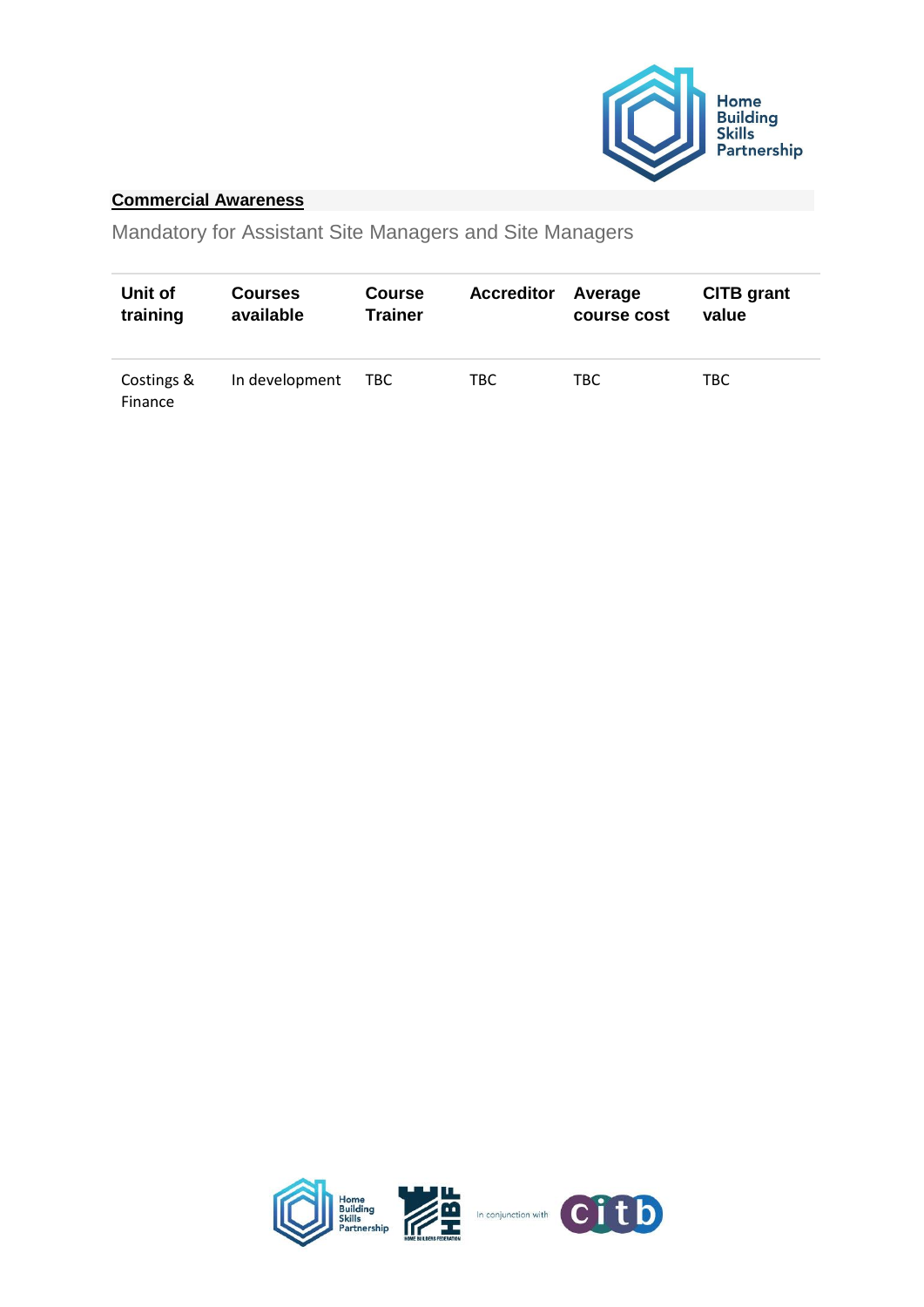

### **Management**

#### **[Leadership Skills, Culture & Behaviours](https://www.hbf.co.uk/policy/home-building-skills-partnership/skills-and-training-frameworks/home-building-skills-matrix-site-manager/#collapse_16_1)**

| Unit of<br>training | <b>CITB training</b><br>standard | <b>Optional</b><br>provider | <b>Accreditor</b> | Average<br>course<br>cost | <b>CITB</b> grant<br>value |
|---------------------|----------------------------------|-----------------------------|-------------------|---------------------------|----------------------------|
| Managing<br>Teams   |                                  |                             |                   |                           |                            |
| Managing            |                                  |                             |                   |                           |                            |
| Meetings            | Home build site                  |                             |                   |                           |                            |
|                     | management                       |                             |                   | £130 per                  | £30 per                    |
| Assertiveness       | (GET1869)                        | <b>Hamilton Deed</b>        | <b>CITB</b>       | training                  | training                   |
|                     | or Develop and                   |                             |                   | standard                  | standard                   |
| Handover            | maintain a home                  |                             |                   |                           |                            |
|                     | build programme                  |                             |                   |                           |                            |
| Sales               | (GET1871)                        |                             |                   |                           |                            |
|                     |                                  |                             |                   |                           |                            |
| Customer            |                                  |                             |                   |                           |                            |
| Service             |                                  |                             |                   |                           |                            |
|                     |                                  |                             |                   |                           |                            |
| Managing            |                                  |                             |                   |                           |                            |
| Performance         |                                  |                             |                   |                           |                            |